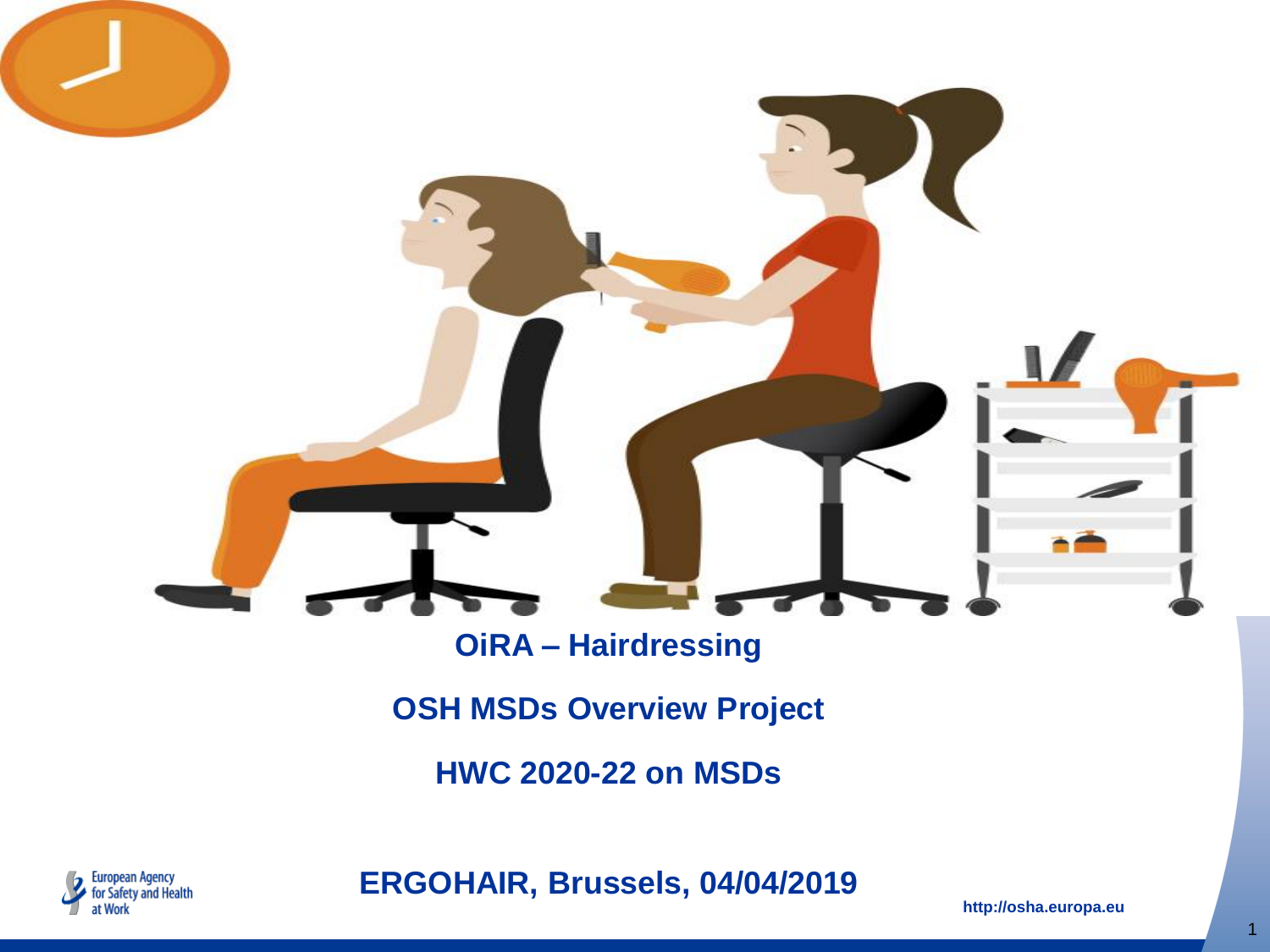**Fostering MSK health in the hairdressing sector – Room for cooperation** 

- **OiRA Hairdressing**
- **MSDs overview project**

# **Healthy Workplaces Campaign 2020/22 on MSDs**



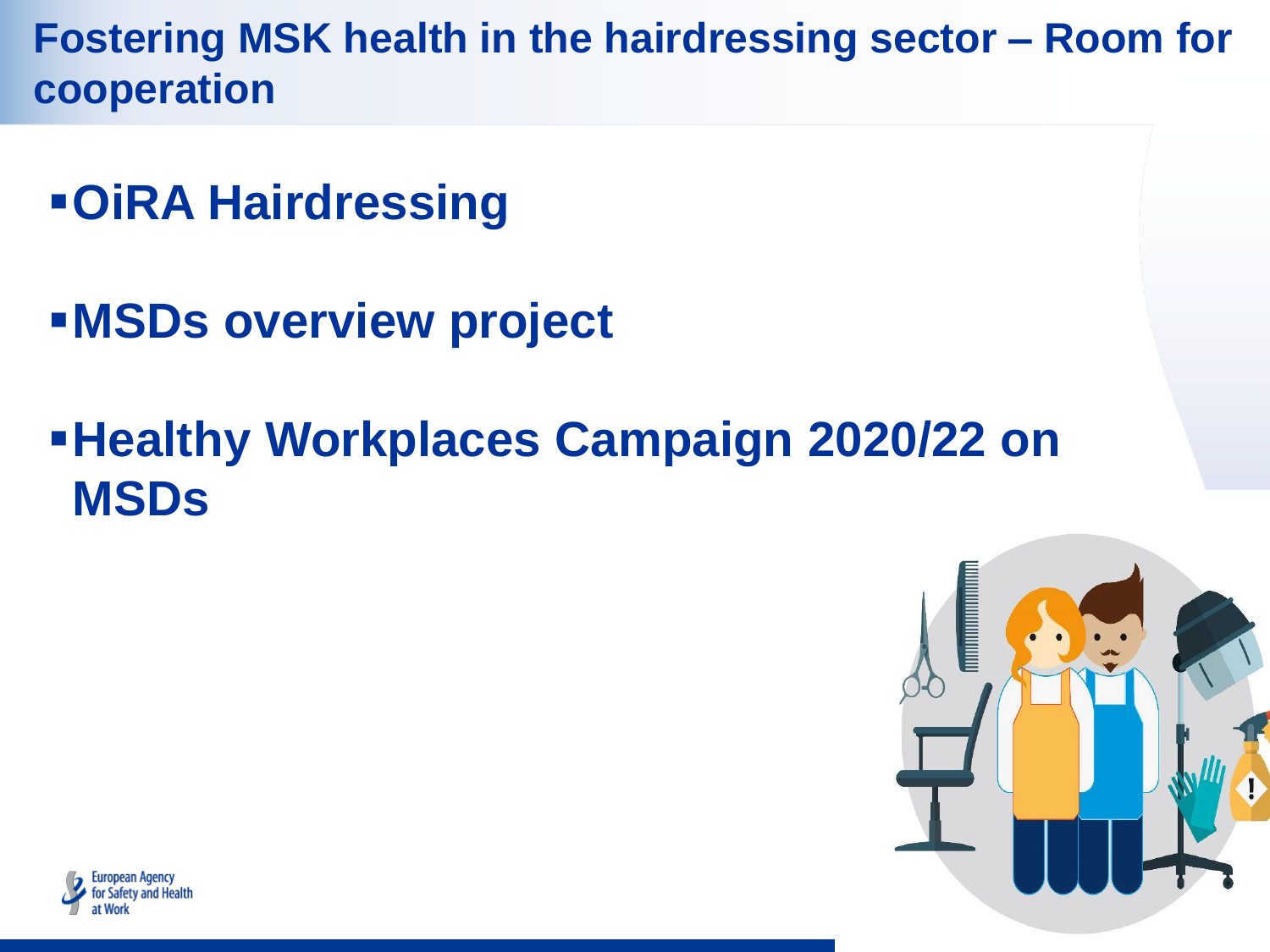#### **OiRA – Hairdressers sector**

- **Partners at EU level: coiffureEU and UniEuropa**
- **13 OiRA hairdressers tools available:**

**Latvia, Cyprus, Greece, Belgium (Dutch and French), Spain (in Spanish and Catalonian), Iceland, Slovenia, Czech Republic, Croatia, Portugal, EU**

**All hairdressers tools can be found on the OiRA webpage, clicking on tools: <https://oiraproject.eu/en/oira-tools> and then selecting the respective country and sector**

Agric Air tu<br>Bake Beat<br>Butc Car r<br>Cate Clea<br>Com Cons<br>Cour

#### **Promotional material:**

**European Agency** for Safety and Health

- **Infographic:** https://osha.europa.eu/en/tools[and-publications/infographics/cut-out-risks-oira](https://osha.europa.eu/en/tools-and-publications/infographics/cut-out-risks-oira-tool-hairdressers)tool-hairdressers (available in all EU languages soon)
- **Video:** [https://www.youtube.com/watch?v=xr-](https://www.youtube.com/watch?v=xr-42GbQkiM)42GbQkiM (with subtitles in the respective languages)

| Q                         | Order: Latest first<br>$\boldsymbol{\mathrm{v}}$ | Showing 1 - 10 from 13                                                                                                                                   |
|---------------------------|--------------------------------------------------|----------------------------------------------------------------------------------------------------------------------------------------------------------|
| eauty salons (1)          |                                                  |                                                                                                                                                          |
| airdressing (12)          |                                                  |                                                                                                                                                          |
|                           |                                                  | 14/09/2018                                                                                                                                               |
| µage ▶                    |                                                  | Hairdressing Cyprus Greek                                                                                                                                |
|                           |                                                  | Hairdressing                                                                                                                                             |
|                           |                                                  | This tool aims to informs employers and workers about the hazards                                                                                        |
| ulture (2)<br>ansport (1) |                                                  | hairdressers are exposed to at their workplace and gives guidance on how to                                                                              |
|                           |                                                  | prevent these risks. Questions are grouped by subject and the tools provides<br>plenty of advice for improvement.                                        |
| ty salons (1)             |                                                  | Access the tool<br>> See more                                                                                                                            |
| epair (6)                 |                                                  |                                                                                                                                                          |
|                           |                                                  | 07/03/2018                                                                                                                                               |
|                           |                                                  | Hairdressing Croatia Croatian                                                                                                                            |
| mercial shops (5)         |                                                  | <b>Hairdressers</b>                                                                                                                                      |
| truction (6)              |                                                  |                                                                                                                                                          |
| ier services (1)          |                                                  | This tool prepares employers and workers for an occupational safety and                                                                                  |
| and animal production (1) |                                                  | health risk assessment. It helps to identify risks and to set up a plan of<br>measures to prevent possible damages and protect the health of workers. It |
|                           |                                                  |                                                                                                                                                          |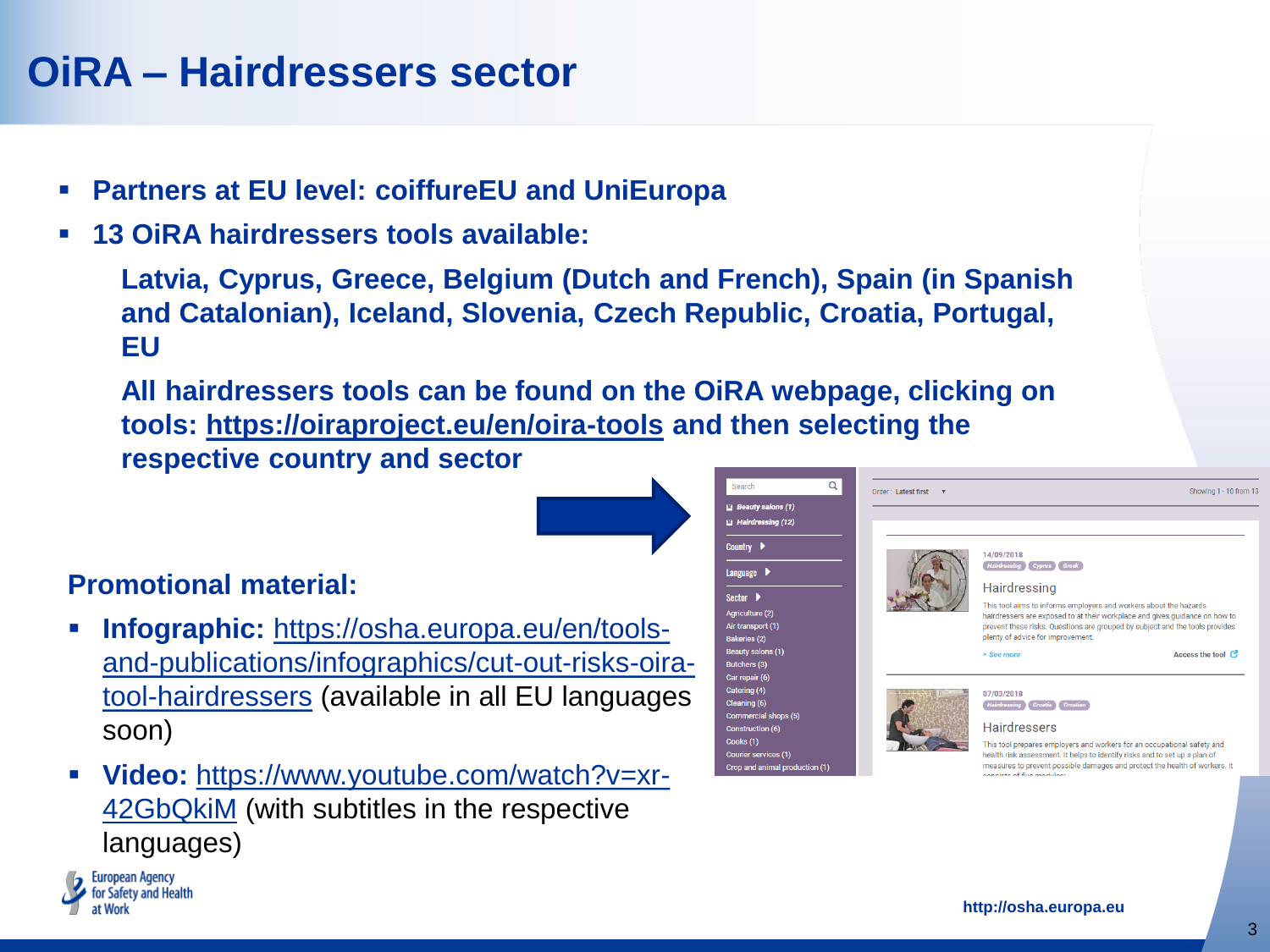# **OiRA EU Sectoral Pilot Project – Hairdressers sector in Belgium**

- **Implementation period: January-November 2019**
- **OiRA EU Sectoral Pilot Project in Belgium to raise awareness and increase the use of the hairdressers tool**
- **Activities to be developed:**
	- Social and Media coverage
	- Editing and placement of articles
	- Organisation of Info Point (Hairdressers Game Fair)
	- Organisation of 6 OiRA seminars
- **In close cooperation with the Belgian Social Partners:**













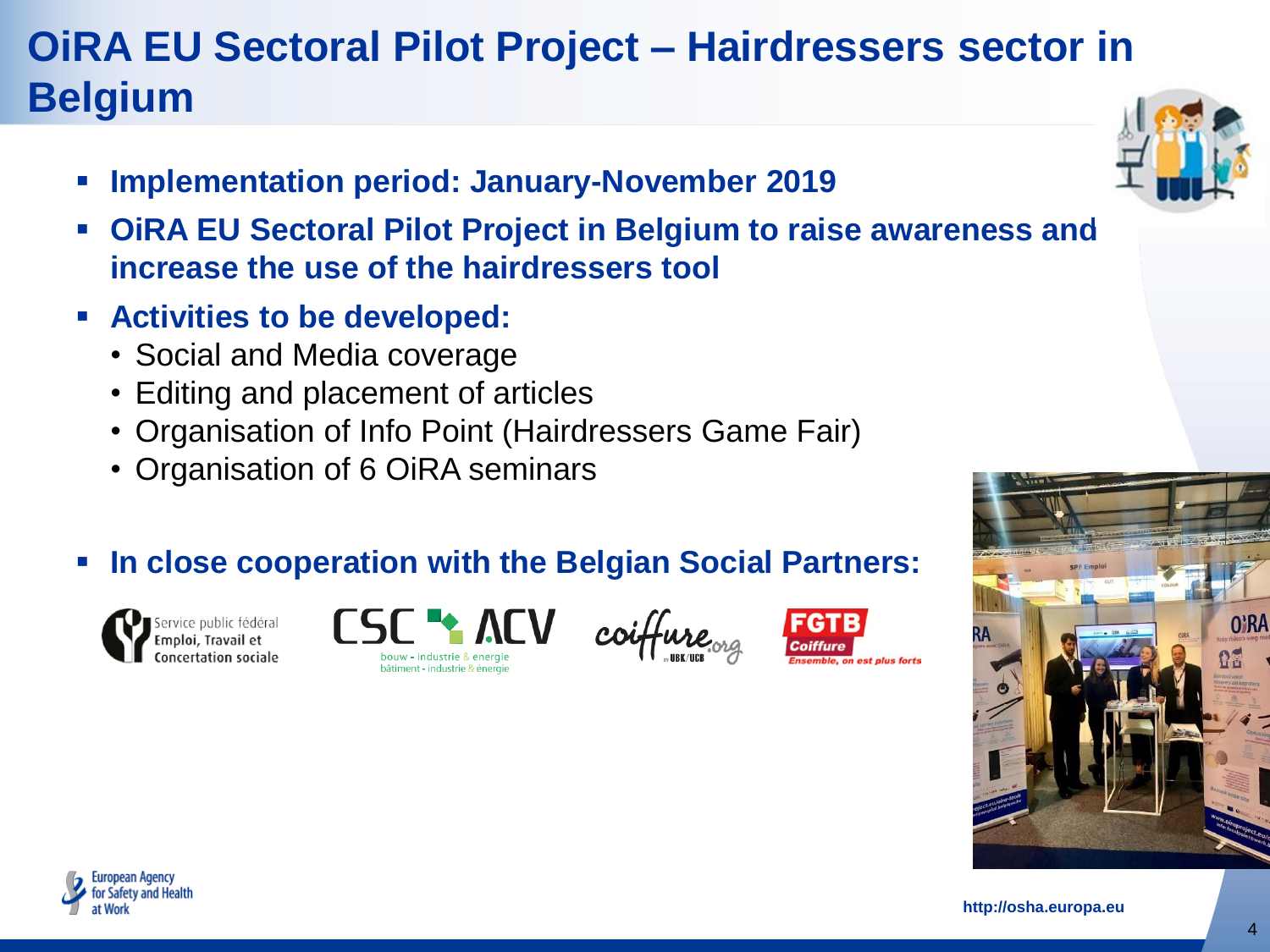### **OiRA Pilot Project in Belgium: The Hair Games Fair 2019**



**CONTRACT CONTRACT CONTRACT CONTRACT** 







 **Specific leaflets and flyers have been produced both in FR and NL for the Fair as well as an online quiz with prizes.**

**O**<sub>RA</sub>

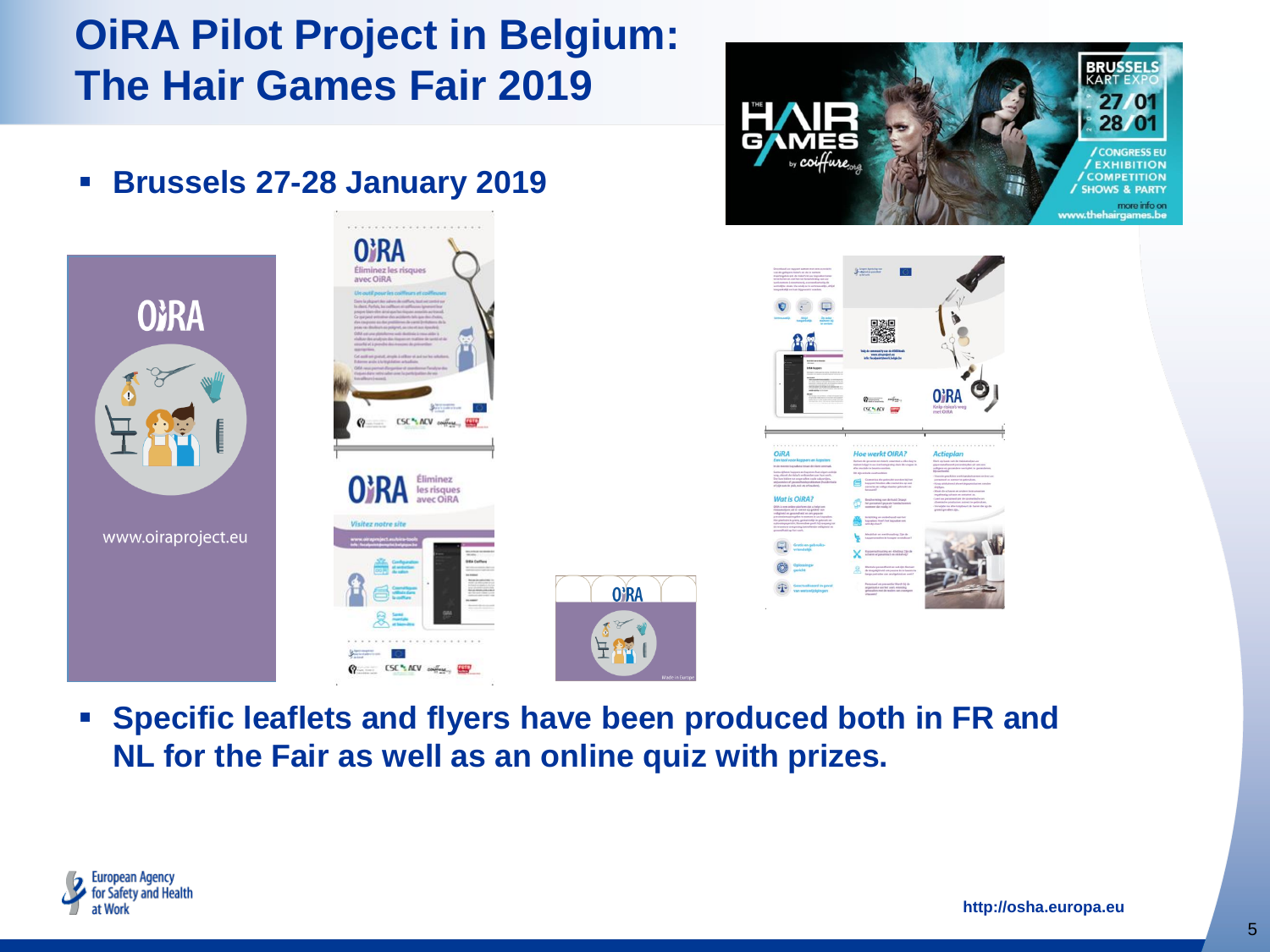#### **MSDs OSH Overview project**

#### **Several reports**

- MSDs Prevalence, costs and demographics
- OSH policies, strategies, programmes, actions and initiatives on MSDs
- Working with MSDs / pain
- Prolonged static postures: sitting / standing
- Diversity of the workforce and MSDs (women, migrants, …)
- Participatory ergonomics
- Psychosocial risk factors and MSDs
- **Campaign Info sheets (translated into EU languages)**
- **Infographics**
- **MSDs database (including resources like audio-visual material, good practice, tools, guides, … specific to the hairdressing sector)**
- **Articles (OSH wiki)**
- **Workshops (targeting Policy Makers)**

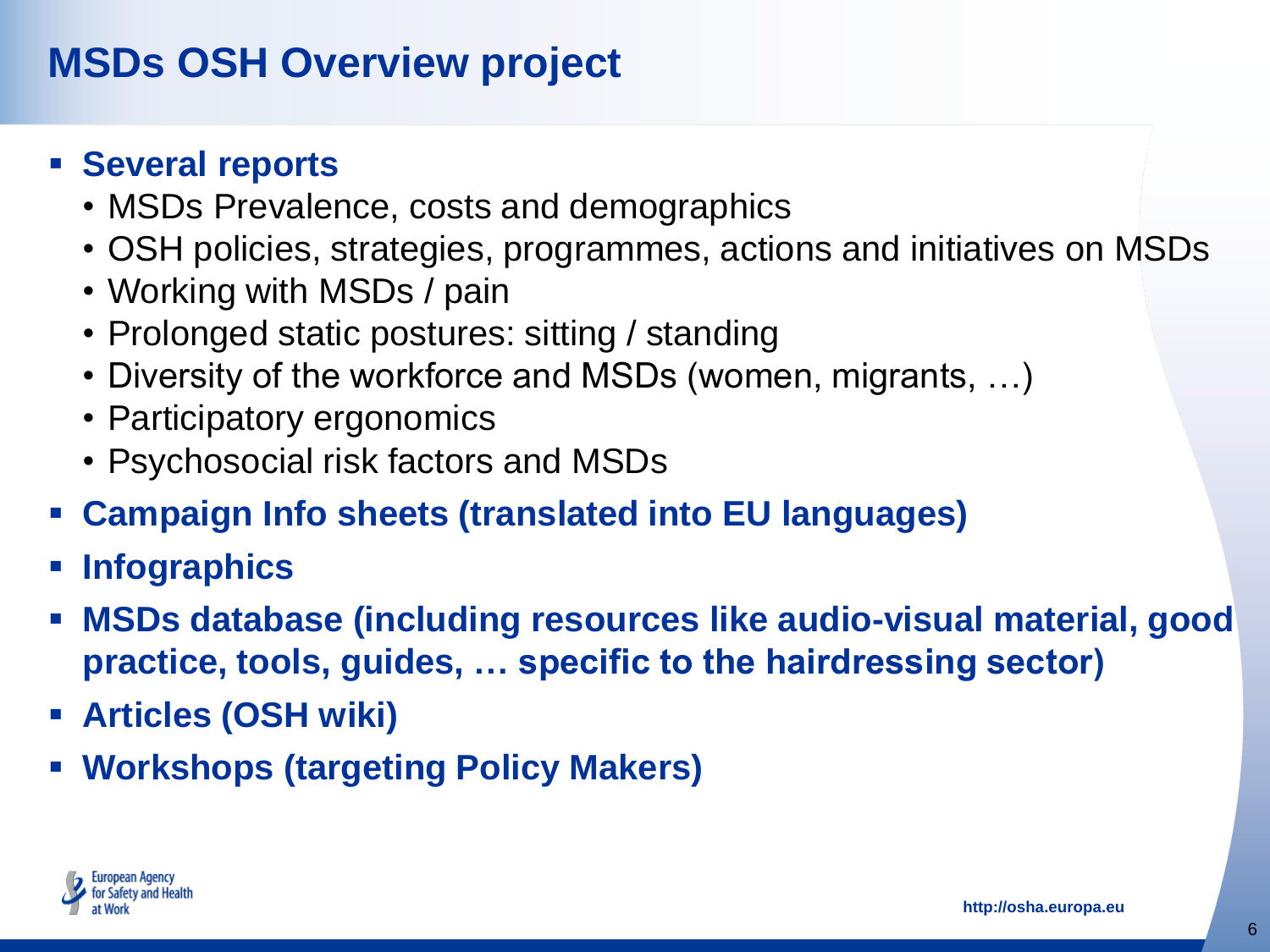# **MSDs OSH Overview project and ERGOHAIR**

- **To contribute to the dissemination / visibility of the outcomes of the project** 
	- Through our website / promotion channels (social media, …)
	- In the framework of the MSDs overview project we could…
		- include the outcomes in the MSDs database
		- mention your studies / results in our reports
		- publish some of your outcomes as articles (if interested)
- **Something else?**



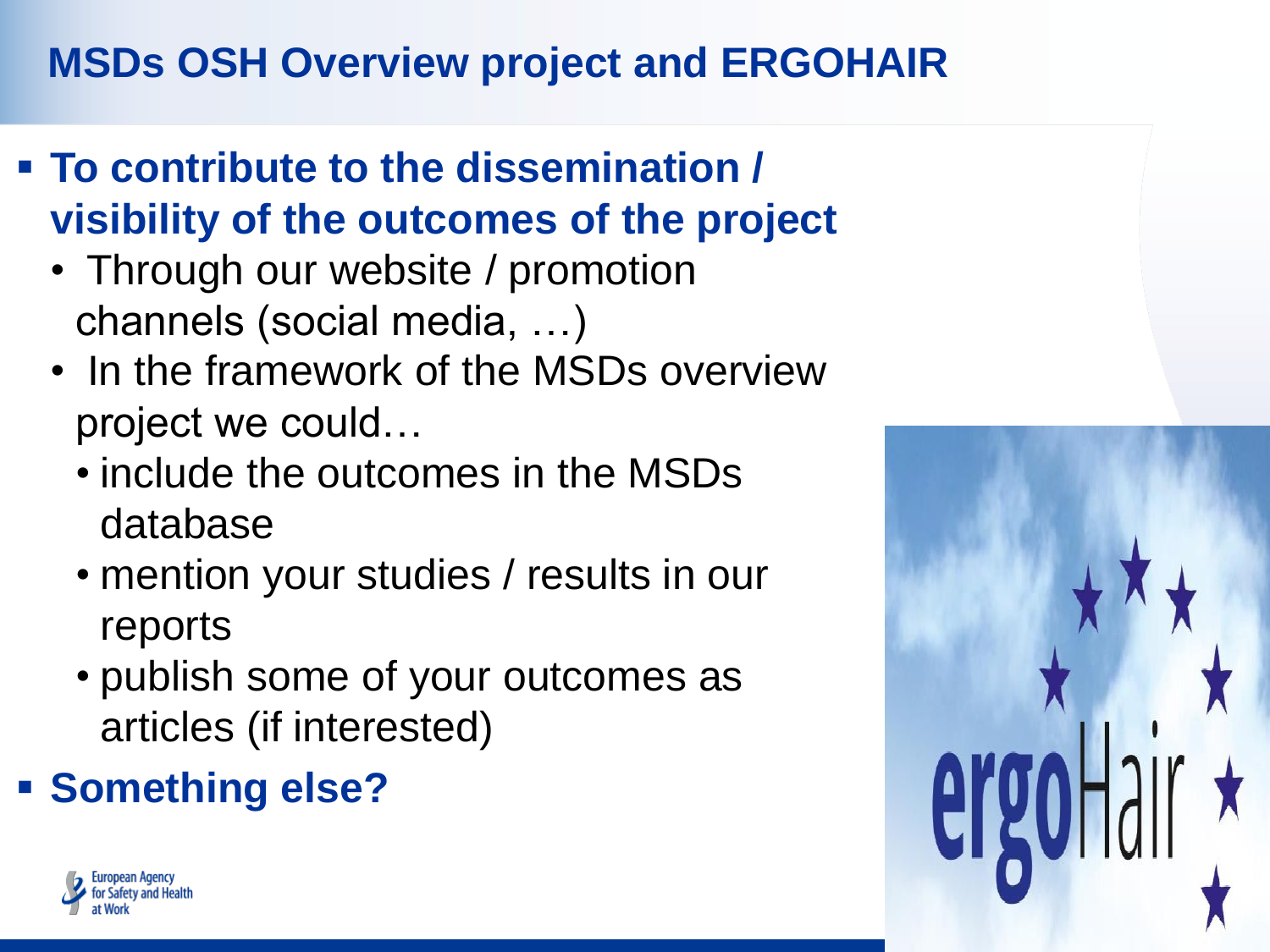- **1. Umbrella message: MSDs are preventable and manageable**
- **2. Preventive measures can be simple and low cost**
- **3. Early intervention and rehabilitation of workers with MSDs is possible, needed and desired**
- **4. Staying physically active - even in periods of musculoskeletal pain - is important**
- **5. MSDs can be influenced by psychosocial risks – that´s why it makes sense to tackle MSDs and psychosocial risks together**
- **6. Promote good musculoskeletal health among the future generation of workers**